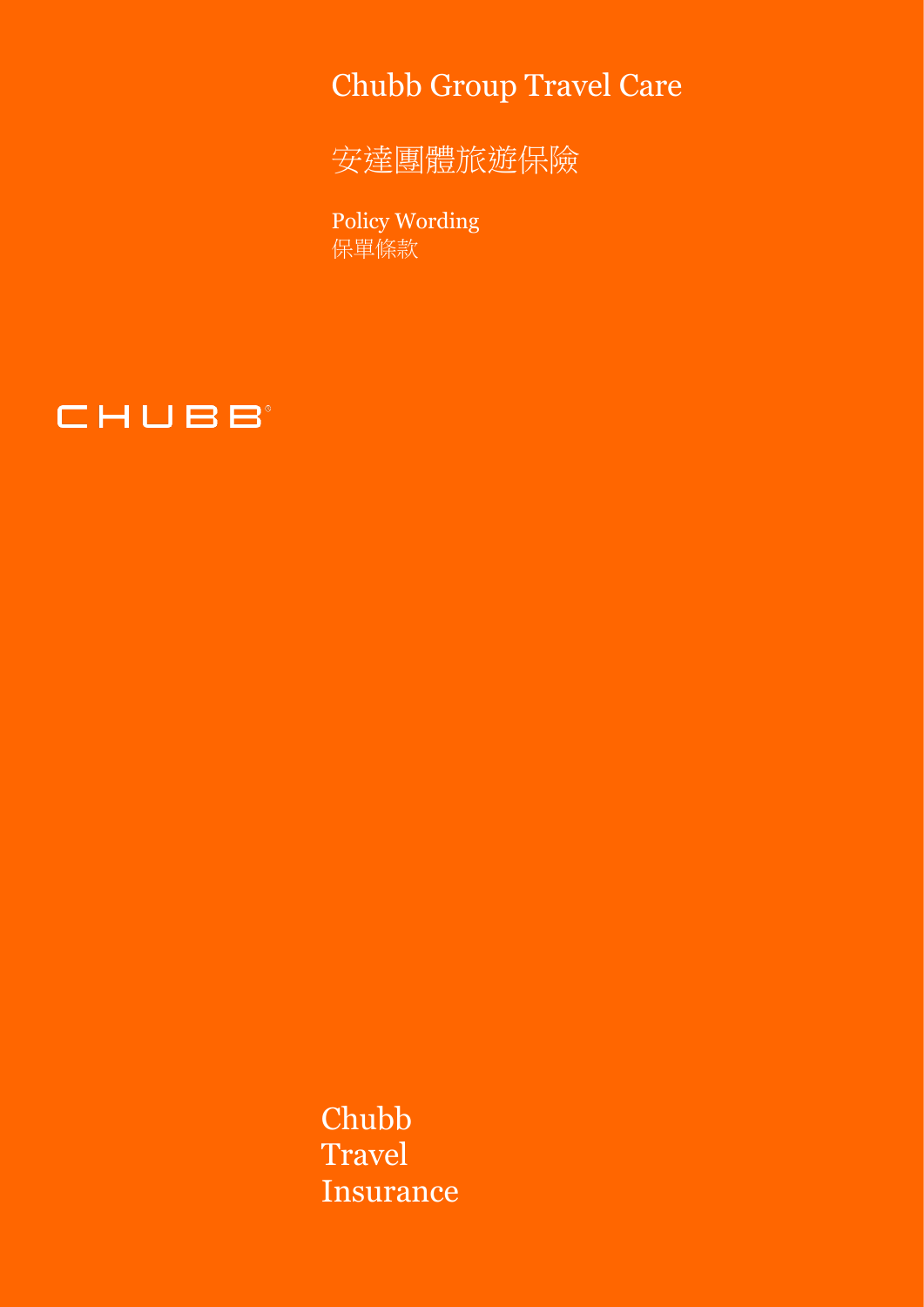# Contents

Chubb Group COVID Travel Care Policy Wording, Hong Kong. 安達旅遊保險保單條款,香港. Published 10/2020.

©2020 Chubb. Coverages underwritten by one or more subsidiary companies. Not all coverages available in all jurisdictions. Chubb® and its respective logos, and Chubb.Insured™ are protected trademarks of Chubb.

© 2020 安達。保障由一間或多間附屬公司所承保。並非所有保障可於所有司法管轄區提供。Chubb®及 其相關標誌,以及 Chubb. Insured.™ 乃安達的保護註冊商標。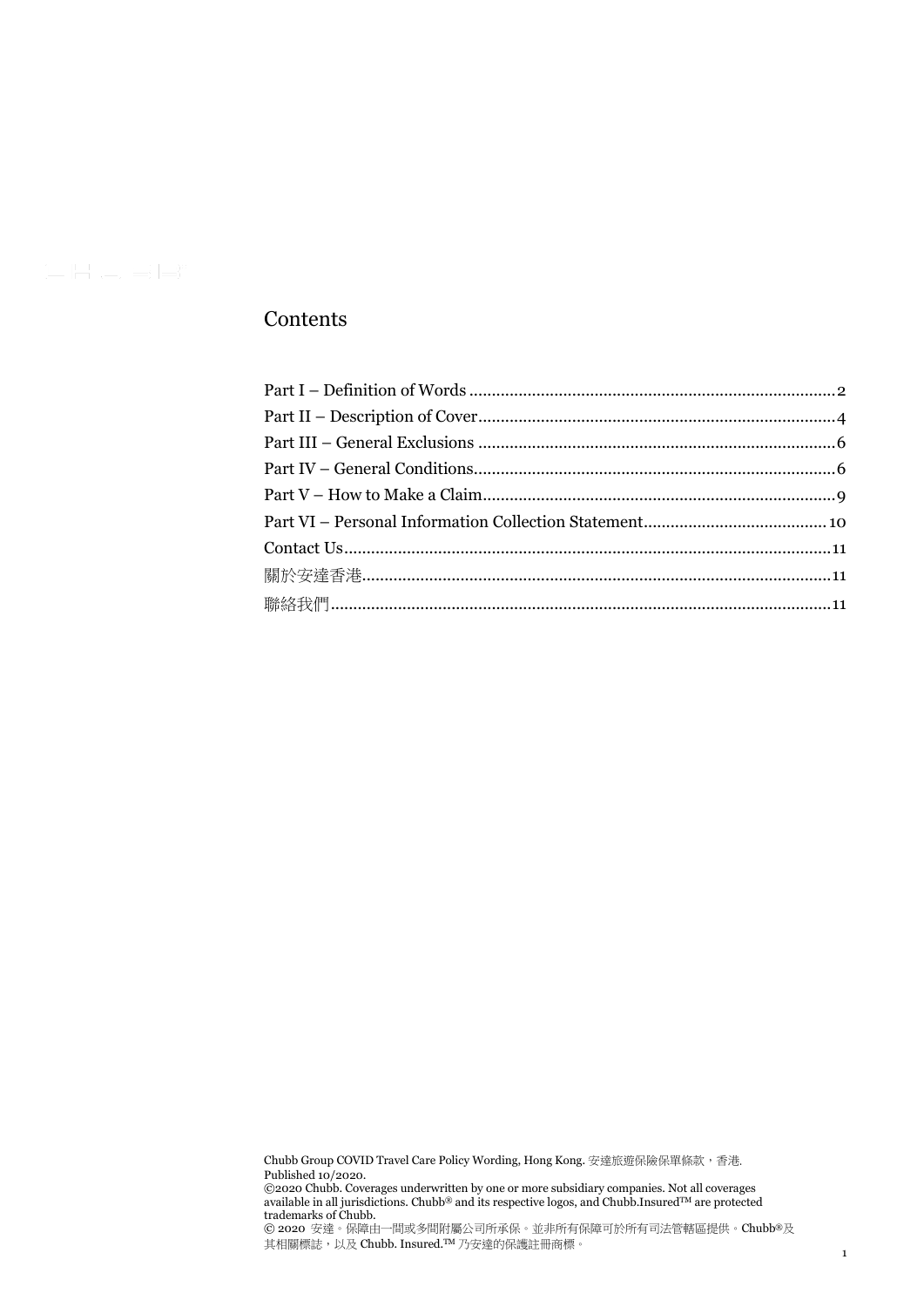In consideration of the payment of a premium to **The Company** and subject to the terms and conditions of this policy, **The Company** agrees to provide cover in the manner and to the extent set out in this policy.

# **Please Read This Policy**

**If this policy contains incorrect information, please return it to The Company immediately for correction.**

# <span id="page-2-0"></span>Part I – Definition of Words

The following defined terms shall have the meaning set out as follows in this policy:

- 1. **Accident** or **Accidental** means a sudden, unforeseen and unexpected event happening by chance.
- 2. **Alternative Medical Physician** means a legally licensed traditional medicine practitioner (including Chinese acupuncturist or bonesetter) or chiropractor or physiotherapist duly registered and practicing within the scope of his/her license pursuant to the laws of the country in which such practice is maintained. An **Alternative Medical Physician** cannot be the **Insured Person** or his/her **Immediate Family Member**.
- 3. **Biological Agent** means any pathogenic (disease producing) micro-organism(s) and/or biologically produced toxin(s) (including genetically modified organisms and chemically synthesised toxin(s) which cause illness and/or death in humans, animals or plants.
- 4. **Bodily Injury** means physical injury caused solely and independently by an **Accident** and sustained during the **Journey**.
- 5. **Chemical Agent** means any compound which, when suitably disseminated, produces incapacitating, damaging or lethal effects on people, animals, plants or material property.
- 6. **Confinement** or **Confined** means a continuous period of necessary confinement in a **Hospital** as a **Resident Inpatient** for which the **Hospital** makes a charge for room and board.
- 7. **COVID-19** refers to the strain of Novel Coronavirus 2019 classified in February 2020 by the World Health Organisation (WHO) as "COVID-19", or subsequent iterations thereof, contracted and commencing whilst this policy is in force and results, directly and independently of all other such causes.
- 8. **Group Tour** means the **Hong Kong** local group tour arranged by the **Policyholder** which is not longer than seven (7) consecutive days.
- 9. **Hospital** means a legally constituted establishment operated and licensed pursuant to the laws of the country in which it is located and which meets all of the following requirements:
	- (a) Operates primarily for the reception and medical care and treatment of sick, ailing or injured persons on a **Resident Inpatient** basis; and
	- (b) Admits a **Resident Inpatient** only under the supervision of one or more **Physicians**, at least one of whom is available for consultation at all times; and
	- (c) Maintains organised facilities for medical diagnosis and treatment of **Resident Inpatients** and provides (where appropriate) facilities for major surgery within the confines of the establishment or in facilities controlled by the establishment; and
	- (d) Provides full-time nursing service by and under the supervision of a qualified nurse ; and
	- (e) Has an on-duty staff of at least one **Physician** and one qualified nurse at all times; and
	- (f) **"Hospital"** shall not include the following:
		- a mental institution, an institution operating primarily for the treatment of psychiatric or psychological disease including sub-normality or the psychiatric department of a hospital;
		- a place for the aged, a rest home or a place for drug addicts or alcoholics;
		- a health hydro or nature cure clinic, a nursing or convalescent home, a special unit of a hospital used primarily as a place for drug addicts or alcoholics or as a nursing, convalescent, rehabilitation, extended-care facility or rest home.
- 10. **Hong Kong** means the Hong Kong Special Administrative Region of the People's Republic of China.
- 11. **Immediate Family Member** means an **Insured Person**'s spouse, parents, parents-in-law, grandparents, children, siblings, grandchildren or legal guardians.
- 12. **Insured Person** means the persons described in the **Policy Schedule** or subsequent endorsement(s) (if any) under the item of "Insured Person", and their age is between six (6) weeks and eighty-five (85) years of age or below on the start day of the **Journey** and with their names declared to **The Company** by the **Policyholder** prior to the start day of the **Journey**.
- 13. **Journey** means any local **Group Tour** made to a destination within **Hong Kong**, begining and ending during the **Period of Insurance** and subject to the **Journey Duration**.
- 14. **Journey Duration** means the coverage as described in the **Policy Schedule**.
- 15. **Loss of finger or Loss of toe** means loss of use or loss by complete severance through or above the metacarpophalangeal or metatarsophalangeal joint. This disability must have continued for at least twelve (12) consecutive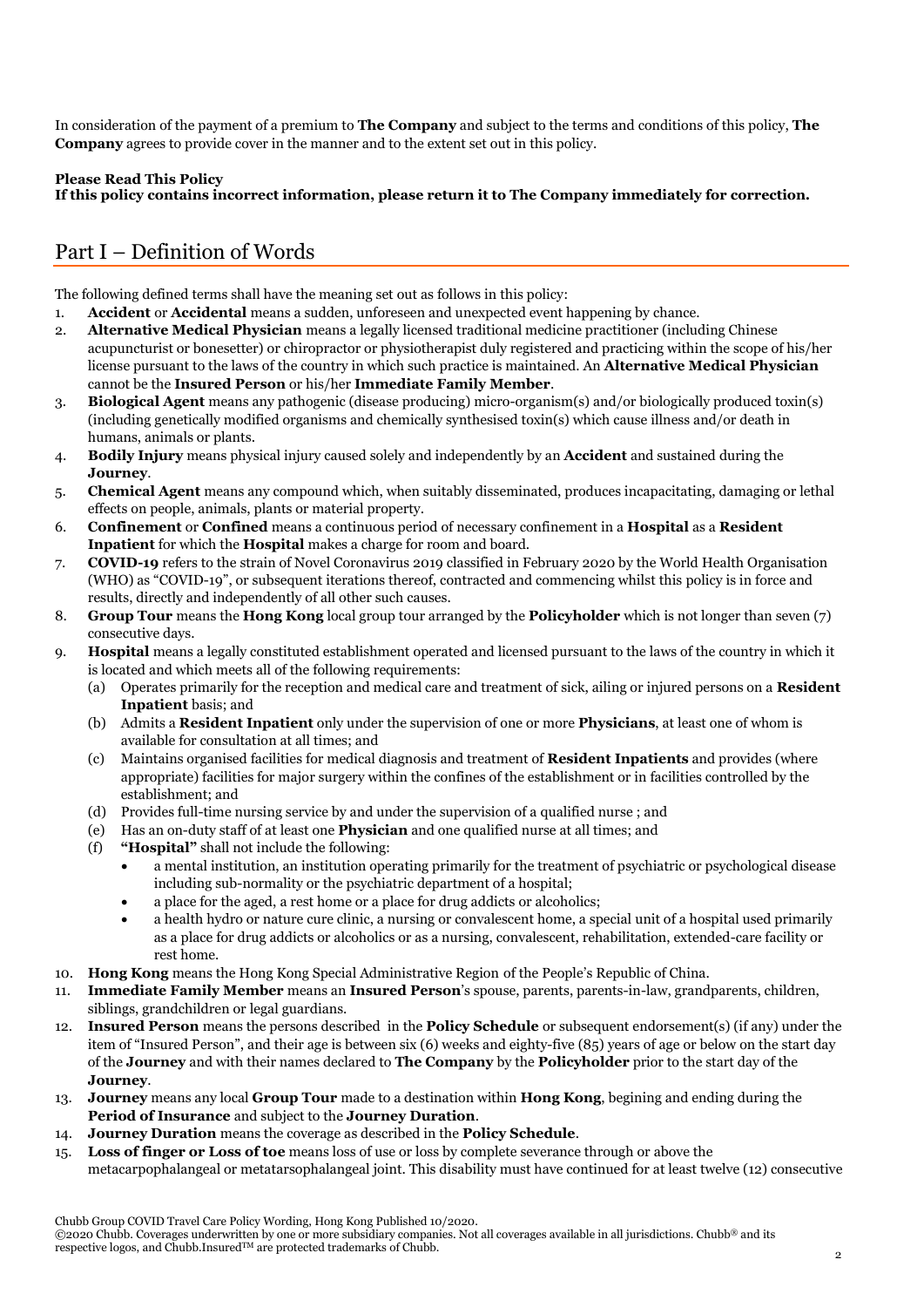months and it must be certified by a **Physician** that the disability will be total, continuous and **Permanent** for the remainder of the **Insured Person**'s life.

- 16. **Loss of hearing** means total and irrecoverable loss of complete hearing in an ear in that the ear is beyond remedy by surgical or other treatment. This disability must have continued for at least twelve (12) consecutive months and it must be certified by a **Physician** that the disability will be total, continuous and **Permanent** for the remainder of the **Insured Person**'s life.
- 17. **Loss of limb** means total and irrecoverable loss of use or loss by physical separation at or above the wrist or ankle joint of a limb. This disability must have continued for at least twelve (12) consecutive months and it must be certified by a **Physician** that the disability will be total, continuous and **Permanent** for the remainder of the **Insured Person**'s life.
- 18. **Loss of sight** means total and irrecoverable loss of complete sight of an eye in that the eye is beyond remedy by surgical or other treatment. This disability must have continued for at least twelve (12) consecutive months and it must be certified by a **Physician** that the disability will be total, continuous and **Permanent** for the remainder of the **Insured Person**'s life.
- 19. **Loss of speech** means total and irrecoverable loss of speech beyond remedy by surgical or other treatment. This disability must have continued for at least twelve (12) consecutive months and it must be certified by a **Physician** that the disability will be total, continuous and **Permanent** for the remainder of the **Insured Person**'s life.
- 20. **Medical Expenses** means all **Usual**, **Reasonable and Customary Medical Expenses** necessarily incurred by an **Insured Person** as a result of **Bodily Injury** sustained or sickness contracted, for **Confinement**, surgical, medical, or other diagnostic or remedial treatment given or prescribed by a **Physician**, including employment of a nurse, x-ray examination or the use of an ambulance as the result of an emergency.
- 21. **Meeting Point** means the designated gathering/meeting place of the **Group Tour** that is set by the **Policyholder,**  which is within **Hong Kong**.
- 22. **Meeting Time** means the designated meeting time of the **Group Tour** at the **Meeting Point**.
- 23. **Nuclear, Chemical and Biological Terrorism** means the use of any nuclear weapon or device or the emission, discharge, dispersal, release or escape of any solid, liquid or gaseous **Chemical Agent** and/or **Biological Agent** during the **Journey** by any person or group(s) of persons, whether acting alone or on behalf of or in connection with any organisation(s) or government(s) committed for political, religious or ideological purposes or reasons including the intention to influence any government and/or put the public, or any section of the public, in fear.
- 24. **Period of Insurance** means the period specified in the **Policy Schedule** or subsequent endorsement(s) (if any) under the item of "Period of Insurance", as the period for which insurance coverage will be provided under this policy. 25. **Permanent** means:
	- (a) In relation to one or both limbs, loss of use lasting twelve (12) consecutive months from the date of **Accident** and being beyond hope of improvement or remedy by surgical or other treatment at the expiry of that period, or loss by physical separation at or above the wrist or ankle joint during the same period; or
	- In relation to any other type of loss, being beyond hope of improvement or remedy by surgical or other treatment at the end of twelve (12) consecutive months from the date of **Accident**.
- 26. **Permanent Total Disability** means disablement that results solely, directly or independently of all other causes from **Bodily Injury** and which occurs within one hundred eighty (180) days of the **Accident** in which such **Bodily Injury** was sustained, which, having lasted for a continuous and uninterrupted period of at least twelve (12) consecutive months, will, in all probability, entirely prevent the **Insured Person** from engaging in gainful employment of any and every kind for the remainder of his/her life and from which there is no hope of improvement.
- 27. **Physician** means a person other than an **Insured Person** or an **Immediate Family Member** who is a qualified medical practitioner licensed by the competent medical authorities of the jurisdiction in which treatment is provided and who, in providing treatment, practices within the scope of his or her licensing and training.
- 28. **Policyholder** means the company named in the **Policy Schedule** or subsequent endorsement(s) (if any) as the policyholder. Where the **Policyholder** under this policy is more than one person, firm, partnership, company, association, organisation or entity of a similar nature, "Policyholder" shall refer to all of them taken together as a whole and any obligation and/or liability pertaining to a **Policyholder** under this policy shall be joint and several obligation and/or liability of each of them.
- 29. **Policy Schedule** or Schedule I means the schedule attached to this policy entitled "Policy Schedule" or "Schedule I" and incorporated into this policy.
- 30. **Pre-existing Medical Condition** means any sickness or injury of which, in the twelve (12) consecutive months prior to the first day of a **Journey**, an **Insured Person** presented signs or symptoms, or for which, in the same period, an **Insured Person**, sought or received (or ought reasonably to have sought or received) medical treatment, consultation, prescribed drugs, advice or diagnosis by a **Physician**.
- 31. **Resident Inpatient** means an **Insured Person** whose **Confinement** as a resident bed patient is necessary for the medical care, diagnosis and treatment of **Bodily Injury** and not merely for any form of nursing, convalescence, rehabilitation, rest or extended-care.

Chubb Group COVID Travel Care Policy Wording, Hong Kong Published 10/2020.

<sup>©2020</sup> Chubb. Coverages underwritten by one or more subsidiary companies. Not all coverages available in all jurisdictions. Chubb® and its respective logos, and Chubb.InsuredTM are protected trademarks of Chubb.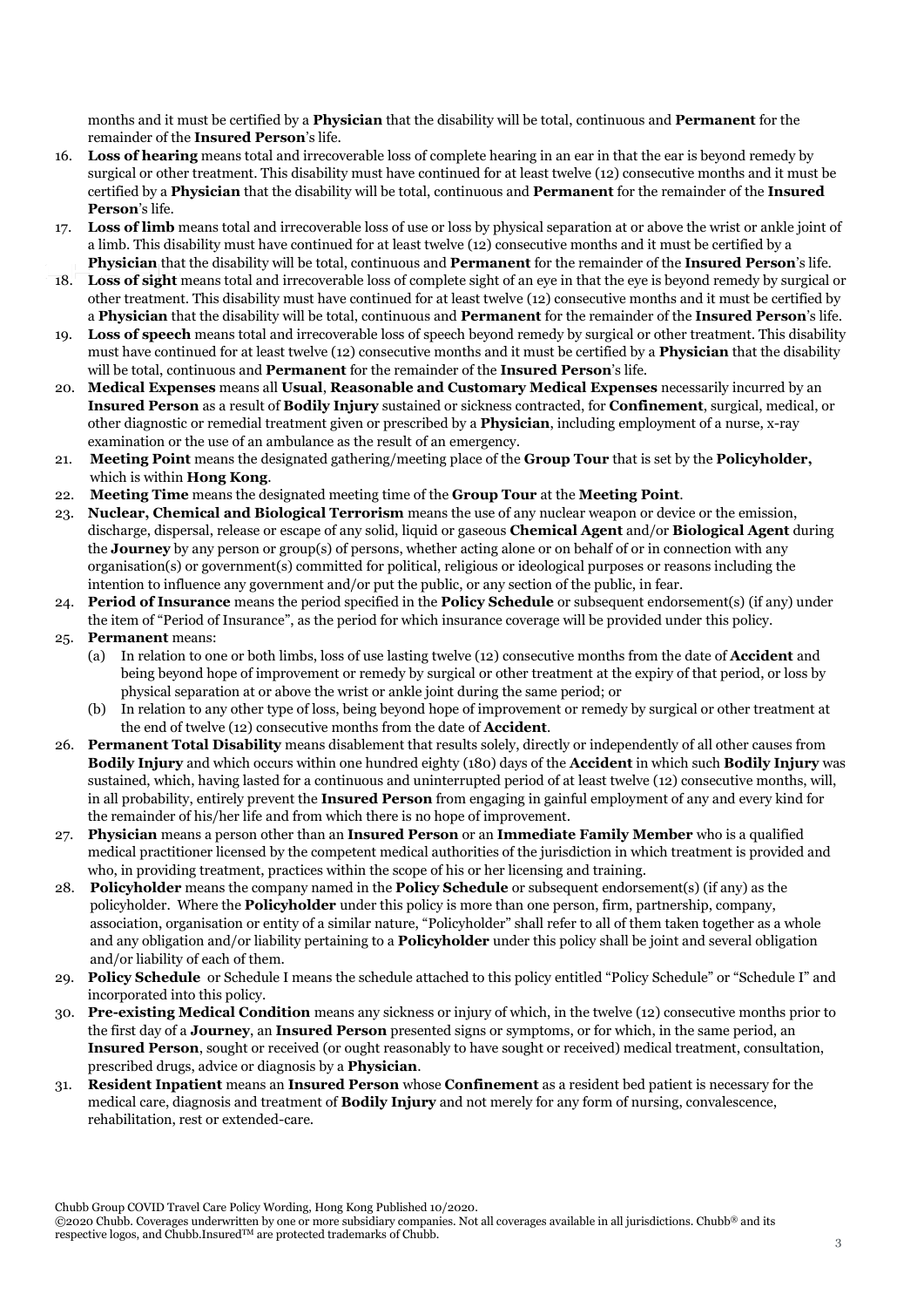- 32. **Riot** means the act of a group of people that disturb the public peace (whether in connection with a **Strike** or lock-out or not) and the action of any lawfully constituted governmental authority in suppressing or attempting to suppress any such disturbance or in minimising the consequences of such disturbance.
- 33. **Schedule of Benefits** means the schedule of benefits stated in the **Policy Schedule**.
- 34. **Strike** means the willful act of any striker or locked-out worker done in furtherance of a strike or in resistance to a lockout or the action of any lawfully constituted authority in preventing or attempting to prevent any such act or in minimising the consequences of any such act.
- 35. **Sum Insured** means, in relation to each benefit available to an **Insured Person** under this policy, the maximum amount listed in the **Schedule of Benefits** or any endorsement(s) corresponding to that benefit.
- 36. **The Company** means Chubb Insurance Hong Kong Limited.
- 37. **Usual, Reasonable and Customary Medical Expenses** means charges for treatment, supplies or medical services medically necessary to treat an **Insured Person**'s condition and which do not exceed the usual level of charges for similar treatment, supplies or medical services in the locality where the charges are incurred. Charges that would not have been made if no insurance existed are excluded from this definition.

# <span id="page-4-0"></span>Part II – Description of Cover

#### Section A – Personal Accident

If an **Insured Person** sustains **Bodily Injury** and, as a direct and unavoidable result, suffers within twelve (12) consecutive months a loss of the type listed in the Loss Table in this Section A, **The Company** will pay the percentage stated for that type of loss in the Loss Table in this Section A of the **Sum Insured** stated in Section A of the **Schedule of Benefits**.

### **Section A Loss Table:**

| <b>Type of Loss</b> |                                    | <b>Percentage of Sum Insured</b> |
|---------------------|------------------------------------|----------------------------------|
| -1.                 | <b>Accidental</b> death            | 100%                             |
| 2.                  | <b>Permanent Total Disability</b>  | 100%                             |
| 3.                  | <b>Loss of limb - all limbs</b>    | 100%                             |
| 4.                  | Loss of sight - both eyes          | 100%                             |
| -5.                 | Loss of sight - one eye            | 100%                             |
| -6.                 | <b>Loss of limb - two limbs</b>    | 100%                             |
| 7.                  | <b>Loss of limb</b> - one limb     | 100%                             |
| -8.                 | Loss of speech and Loss of hearing | 100%                             |
| 9.                  | Loss of hearing - both ears        | 75%                              |
| 10.                 | Loss of hearing - one ear          | 15%                              |
| 11.                 | Loss of speech                     | 50%                              |

#### **Special Conditions to Section A:**

- (i) Where an **Insured Person** suffers more than one type of loss listed in the Loss Table in this Section A in the same **Accident**, **The Company**'s liability under this Section A shall be limited to one payment for the type of loss which, of all the types of loss actually suffered, attracts the largest percentage stated in the Loss Table in this Section A of the relevant **Sum Insured** stated in Section A of the **Schedule of Benefits**.
- (ii) **The Company**'s total liability under this Section A for all **Accidents** involving the same **Insured Person** occurring during the **Period of Insurance** shall not exceed the relevant **Sum Insured**.
- (iii) Where the use or enjoyment of an **Insured Person**'s limb or organ was partially impaired before an **Accident** occurred, **The Company** may, in its sole discretion and after considering a medical assessment by **The Company**'s appointed medical adviser of the extent to which any **Bodily Injury** was, in the medical adviser's opinion, caused solely and independently by that **Accident**, pay such percentage of the relevant **Sum Insured** as it considers reasonable. No payment shall be made for a limb or organ which was totally unusable before an **Accident** occurred.
- (iv) Exposure: If during the **Period of Insurance**, the **Insured Person** is exposed to the elements as a result of an **Accident** and within twelve (12) months of the **Accident** the **Insured Person** suffers any one type of loss listed in the

<sup>©2020</sup> Chubb. Coverages underwritten by one or more subsidiary companies. Not all coverages available in all jurisdictions. Chubb® and its respective logos, and Chubb.Insured<sup>TM</sup> are protected trademarks of Chubb.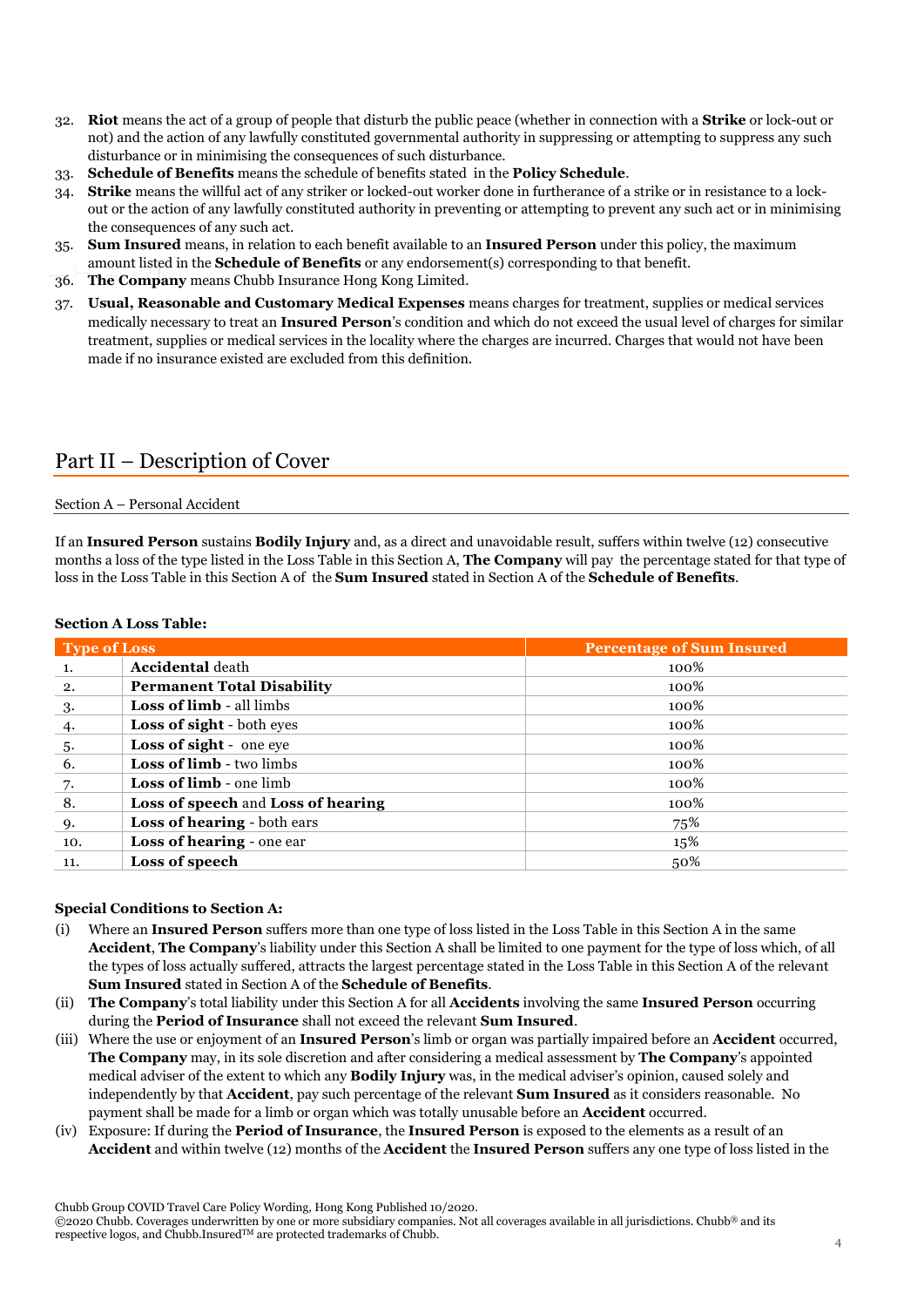Loss Table in this Section A as a direct result of that exposure, the **Insured Person** will be deemed for the purpose of this policy to have suffered a **Bodily Injury** on the date of the **Accident**.

(v) Disappearance: Where an **Insured Person**'s body has not been found within one (1) year of the date of the disappearance, sinking or wrecking of the means of transport being used by the **Insured Person** on the date of the disappearance, sinking or wrecking:

(a) It will be presumed that the **Insured Person** suffered **Accidental** death resulting from **Bodily Injury** at the time of such disappearance, sinking or wrecking; and

(b) Subject to receiving an undertaking, signed by the legal representatives of the **Insured Person**'s estate, that if the presumption of **Accidental** death resulting from **Bodily Injury** is subsequently found to be wrong, any amount paid by **The Company** under this Section A will be immediately refunded to **The Company.**

**The Company** will pay to the legal representatives of the deceased **Insured Person** the percentage stated for **Accidental** death in the Loss Table in this Section A of the relevant **Sum Insured** stated in Section A of the **Schedule of Benefits**.

# **Exclusion to Section A:**

This Section A does not cover:

1. Sickness, disease or bacterial infection.

### Section B – Accidental Medical Expenses

If an **Insured Person** incurs **Medical Expenses** during the **Journey** arising from **Bodily Injury**, **The Company** will reimburse the **Insured Person** for those **Medical Expenses** up to the **Sum Insured** stated in Section B of the **Schedule of Benefits**.

### **Exclusions to Section B:**

This Section B – Accidental Medical Expenses does not cover:

- 1. Any expenses included or contemplated in the cost of a **Journey** at the time it was paid for.
- 2. Any expenses incurred under Section B after sixty (60) days from the date the **Physician** was first consulted and expenses were incurred.
- 3. The initial consultation of a **Physician** which is sought after the last day of the **Journey**.
- 4. Health check-ups or any investigation(s) not directly related to admission diagnosis, **Bodily Injury** or sickness or any treatment or investigation which is not medically necessary.
- 5. Any expenses incurred in relation to treatment by an **Alternative Medical Physician**.
- 6. The cost of crutches, walking frames, orthopaedic braces and supports, cervical collars, wheelchairs, prostheses, contact lenses, spectacles, hearing aids, dentures and other medical equipment or optical treatment.

#### Section C – COVID-19 Local Medical Hospitalisation Expenses

If the **Insured Person** contracts **COVID-19** during the **Journey**, and the **Insured Person** is necessarily and reasonably **Confined** in a **Hospital** in **Hong Kong** as a direct result of **COVID-19**, and as diagnosed by a **Physician** who is directly treating, testing or, attending to the **Insured Person**'s medical circumstances, **The Company** will cover the **Insured Person** in respect of such **Medical Expenses** up to maximum **Sum Insured** specified in the **Schedule of Benefit**.

### **Exclusions to Section C:**

This Section C – Local Medical Hospitalisation Expenses does not cover:

- 1. Any expenses incurred under Section C relating to any treatment for **COVID-19** after sixty (60) days from the date **COVID-19** was first diagnosed.
- 2. Any expenses relating to any treatment for **COVID-19** where the initial consultation of a **Physician** is after the last day of the **Journey**.
- 3. Any expenses incurred in relation to treatment by an **Alternative Medical Physician**.
- 4. Any expenses relating to specialist treatment not prescribed or referred by a **Physician** in general practice.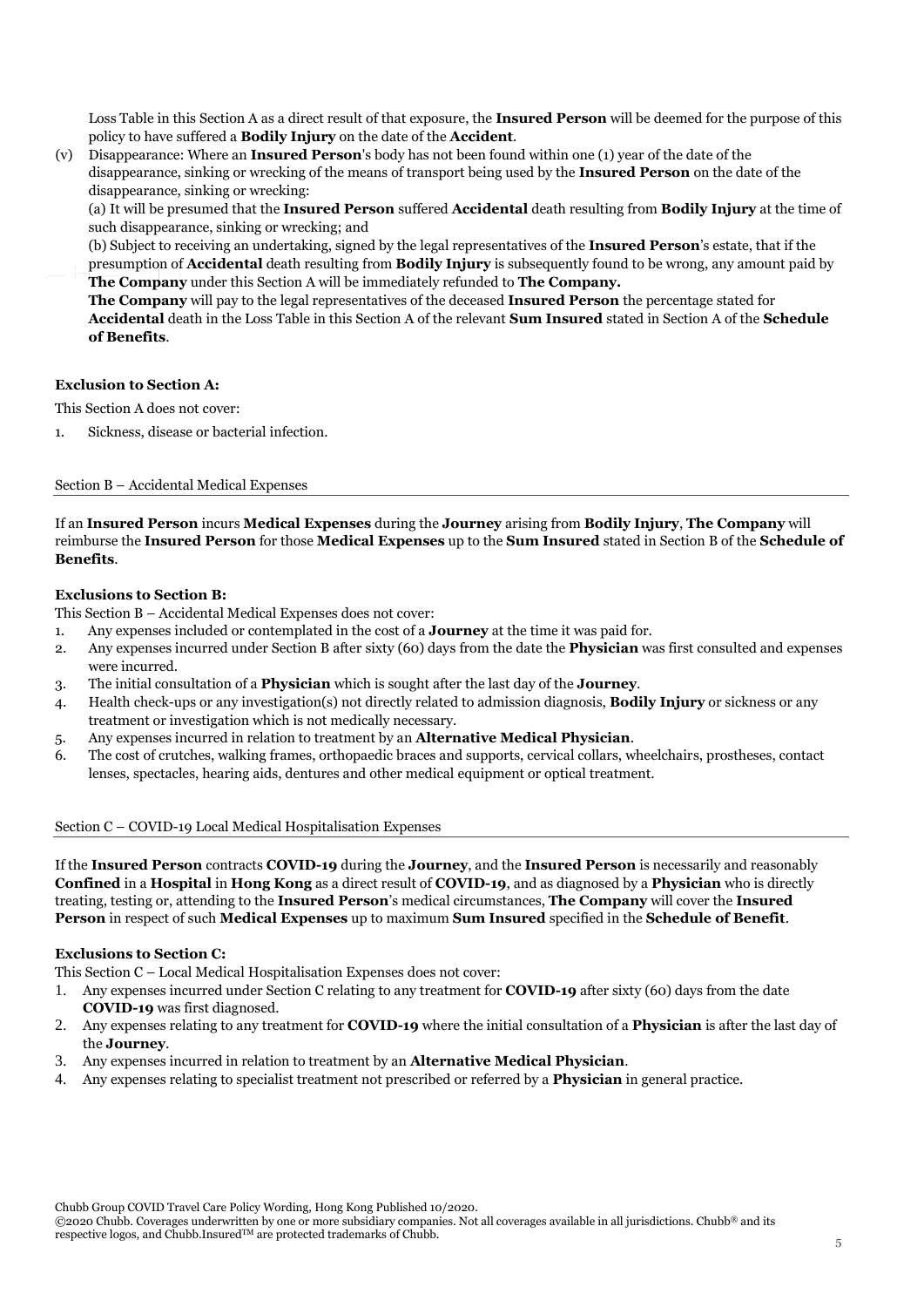# <span id="page-6-0"></span>Part III – General Exclusions

# **General exclusions applicable to all sections:**

This policy does not cover loss, consequential loss or liability arising from:

- 1. Any **Pre-existing Medical Condition**, congenital or heredity condition.
- 2. Travelling abroad contrary to the advice of a **Physician**, or for the purpose of obtaining medical treatment or services.
- 3. Suicide, attempted suicide or intentional self-infliction of **Bodily Injury**.
- 4. Any condition resulting from pregnancy, abortion, childbirth, miscarriage, infertility and other complications arising therefrom, cosmetic surgery or venereal disease.
- 5. Dental care (unless resulting from **Accidental Bodily Injury** to teeth which were sound and natural before the **Accident**).
- 6. Mental or nervous disorders, insanity, psychiatric condition or any behavioural disorder.
- 7. War (whether declared or not), invasion, act of foreign enemies, civil war, revolution, rebellion, insurrection, coup, hostilities (whether war is declared or not).
- 8. Direct participation in a **Strike**/ **Riot/**civil commotion/acts of terrorism or from the **Insured Person** performing duties as a member of armed forces, or armed service or disciplined forces (which shall include but not be limited to policemen, customs officers, firemen, immigration officers/inspectors and correctional service officers/inspectors etc.), or as a volunteer and engaged in war or crime suppression.
- 9. Participation in below:
	- i. Any extreme sports and sporting activities that presents a high level of inherent danger (i.e. involves a high level of expertise, exceptional physical exertion, highly specialised gear or stunts) including but not limited to cliff jumping, horse jumping, stunt riding, big wave surfing and canoeing down rapids,
	- ii. Scuba diving,
	- iii. Any professional competitions or sports in which an **Insured Person** receives remuneration, sponsorship or any forms of financial rewards, any stunt activity, off-piste skiing,
	- iv. Racing, other than on foot but this does not include long-distance running more than ten (10) kilometres, biathlons and triathlons,
	- v. Private white-water rafting grade 4 and above,
	- vi. Any kind of climbing, mountaineering or trekking or ordinarily necessitating the use of specialised equipment including but not limited to crampons, pickaxes, anchors, bolts, carabineers and lead-rope or top-rope anchoring equipment.
- 10. Prohibition or regulation by any government, or detention or destruction by customs or any other authority.
- 11. An unlawful, wilful, malicious or reckless act or omission of an **Insured Person**.
- 12. The actions of an **Insured Person** while under the influence of alcohol or drugs to the extent of legal impairment.
- 13. Riding in any aircraft other than as a passenger in an aircraft.
- 14. Any dishonest or criminal activity.
- 15. An **Insured Person**'s failure to mitigate the loss or the claim under this policy.
- 16. Any incidents/circumstances which is existing or announced or publicly known on or before the start date of the **Group Tour**.
- 17. AIDS or AIDS Related Complex, any **Bodily Injury** or **Sickness** commencing at the time of or subsequent to a zeropositive test for HIV or related disease, or any other sexually transmitted diseases.
- 18. The **Insured Person** engaging in manual labour or non-clerical, or hazardous work including but not limited to offshore drilling, mineral extraction, handling of explosives, site working, stunt works and aerial photography.
- <span id="page-6-1"></span>19. **Nuclear, Chemical and Biological Terrorism**.

# Part IV – General Conditions

- 1. Validity of Policy: (a) **This policy** is only valid for leisure travel or business travel (limited to administrative, clerical and non-manual works only) and shall not apply to persons undertaking expeditions, treks or similar journeys. (b) The **Insured Person** must be fit to travel.
- 2. Entire Contract: This policy, together with its endorsement(s), attachment(s) (if any), any application form completed by an **Policyholder**, together with any document(s) attached to that application form or referred to in it, comprise and constitute the entire contract of insurance. This policy shall not be modified except by written amendment signed by an authorised representative of **The Company**.

Chubb Group COVID Travel Care Policy Wording, Hong Kong Published 10/2020.

<sup>©2020</sup> Chubb. Coverages underwritten by one or more subsidiary companies. Not all coverages available in all jurisdictions. Chubb® and its respective logos, and Chubb.InsuredTM are protected trademarks of Chubb. <sup>6</sup>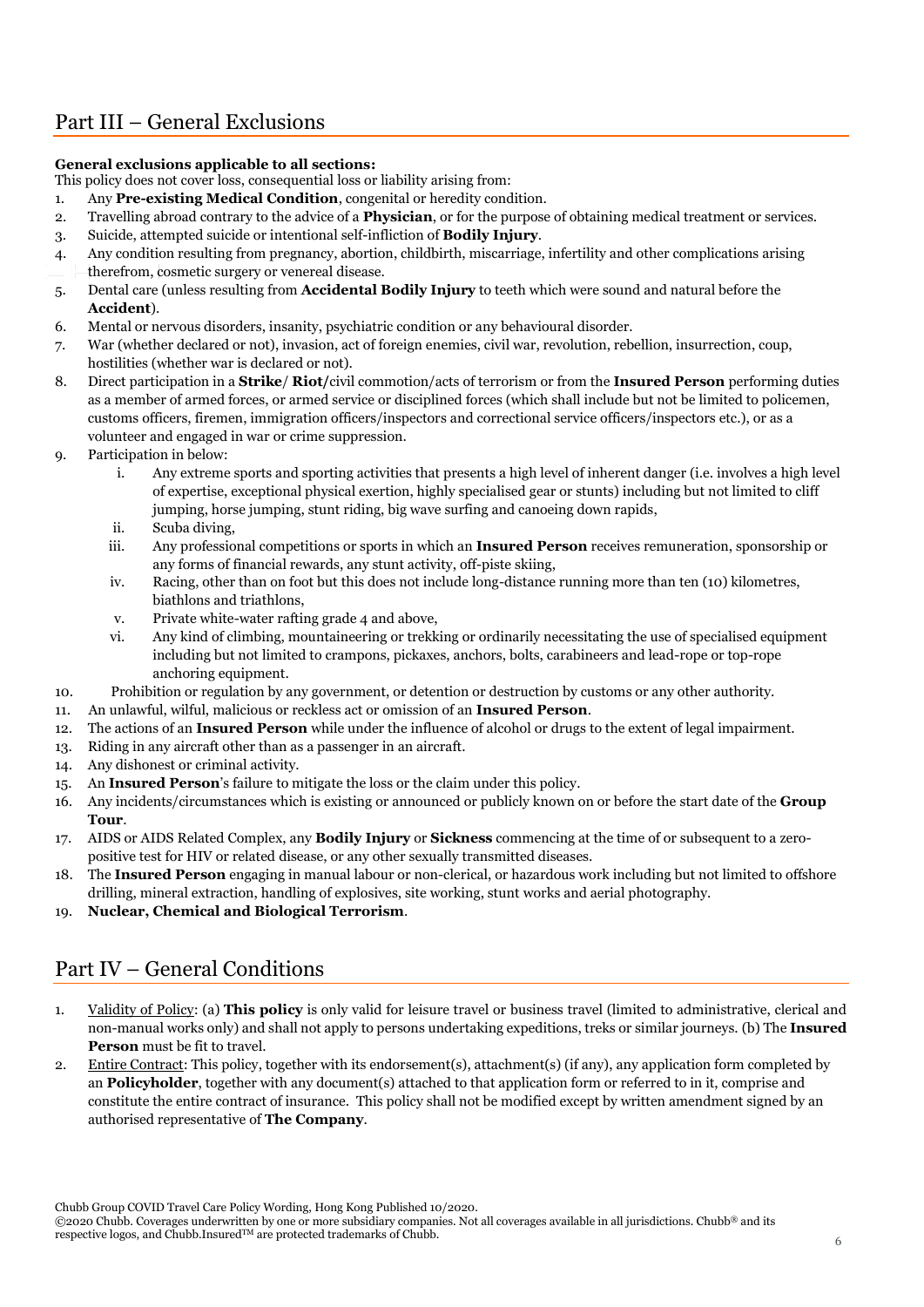- 3. Sum Insured under each Section: Once the **Sum Insured** available to an **Insured Person** under any Section of this policy has been exhausted, that **Sum Insured** will not be reinstated and **The Company** will have no further liability under that Section to that **Insured Person**.
- 4. Sum Insured paid out: Each and every benefit paid under this policy will erode the relevant **Sum Insured** available to an **Insured Person**, leaving only the balance of the relevant **Sum Insured** available to pay any remaining benefit claims which may be presented to **The Company** by that **Insured Person**. **The Company**'s total liability under each Section of this policy for each **Insured Person** involved in an **Accident** shall not exceed the relevant **Sum Insured**.
- 5. Notice and Sufficiency of Claim: Written notice of claim must be given to **The Company** as soon as is reasonably possible and in any event within thirty (30) days from the first day of the event giving rise to the claim under this policy. Notice given by or on behalf of an **Insured Person** to **The Company** with information sufficient to identify the **Insured Person** shall be deemed valid notice to **The Company**. **The Company**, upon receiving a notice of claim, will provide to an **Insured Person** such forms as it usually provides for filing proof of claim. The **Insured Person** shall, at his/her own expense, provide such certificates, information and evidence to **The Company** as it may from time to time require in connection with any claim under this policy and in the form prescribed. Proof of all claims must be submitted to **The Company** within one-hundred-eighty (180) days from the first day of the event giving rise to a claim.
- 6. Claims Investigation: In the event of a claim, **The Company** may make any investigation it deems necessary and the **Insured Person** shall co-operate fully with such investigation. Failure by the **Insured Person** to co-operate with **The Company**'s investigation may result in denial of the claim.
- 7. Examination of Books and Records: **The Company** may examine the **Policyholder**'s books and records relating to this policy at any time during the **Period of Insurance** and up to three (3) years after the expiration of this policy or until final adjustment and settlement of all claims under this policy.
- 8. Physical Examinations and Autopsy: **The Company**, at its expense, has the right to have the **Insured Person** examined as often as reasonably necessary while a claim is pending. It may also have an autopsy carried out unless prohibited by law.
- 9. Other Insurance: If a loss covered by this policy is also covered under any other valid insurance (and regardless of whether that other insurance is stated to be primary, contributory, excess, contingent or otherwise), or is compensated by other party, this policy will be subject to all of its terms and conditions, only cover that loss to the extent that the loss exceeds any amount recovered under the other insurance or other party. In any circumstances, the **Insured Person** should discover and reveal to **The Company** any compensation which is/will be recoverable from any other source.
- 10. Legal Action: No legal action shall be brought to recover on this policy until sixty (60) days after **The Company** has been given written proof of loss. No such action shall be brought after three (3) years from the date of loss.
- 11. Rights of Recovery: In the event that authorisation of payment and/or payment is made by **The Company** or on its behalf by its authorised representatives, **The Company** reserves the right to recover against the **Policyholder** and/or **Insured Person** the full sum which has been paid, or for which **The Company** is liable, to the **Hospital** to which the **Insured Person** has been admitted, less the liability of **The Company** under the terms of this policy.
- 12. Subrogation: **The Company** is entitled to subrogate the **Policyholder's** and/ or **Insured Person**'s right of recovery/indemnity against any third party and has the right to proceed at its own expense in the name of the **Policyholder/ Insured Person** against third parties who may be responsible for an event giving rise to a claim under this policy. The **Policyholder** and/ or **Insured Person** should co-operate and endeavour to secure such rights and shall not take any action to prejudice such rights.
- 13. Assignment: No assignment of interest under this policy shall be binding upon **The Company**.
- 14. To Whom Indemnities Payable: Any death payment will be paid to the legal representatives of the **Insured Person**'s estate. All other benefits will be paid to the **Insured Person**.
- 15. Currency: The **Sum Insured**, benefits and limit of liability stated in the **Schedule of Benefits** and this policy are expressed in **Hong Kong** dollars. Notwithstanding the first sentence of this policy, losses and/or benefits will be adjusted and paid in **Hong Kong** dollars or at **The Company**'s option in the currency of the local country. When currency conversion is necessary when applying terms and conditions of the policy, the rates of exchange to be adopted shall be those prevailing at the date of loss as per the exchange rate at the median level quoted on www.oanda.com.
- 16. Geographical Limit and Operative Time: For **Group Tour**, the geographical limit and operative time shall apply twentyfour (24) hours a day anywhere within **Hong Kong** during the **Period of Insurance**.
- 17. Premium: The payment of premium is a condition precedent to the liability of **The Company** to make any payment under **This Policy** and shall be made prior to the commencement date of the **Period of Insurance** shown in the Policy Schedule.
- 18. Dispute Resolution: Any dispute or difference arising out of, or in connection with, this policy must first be referred to mediation at the **Hong Kong** Mediation Centre (HKMC) and in accordance with the HKMC Mediation Rules in effect at the time of the mediation. If the mediation is abandoned by the mediator or otherwise ends without the dispute or difference being resolved, the dispute or difference must be referred to, and resolved by, arbitration at the HKIAC and in accordance with the HKIAC's domestic arbitration rules. If the dispute or difference arising out of, or in connection with, this policy requires medical knowledge (including, but not limited to, questions relating to the **Sum Insured** for any

©2020 Chubb. Coverages underwritten by one or more subsidiary companies. Not all coverages available in all jurisdictions. Chubb® and its respective logos, and Chubb.Insured<sup>TM</sup> are protected trademarks of Chubb.

Chubb Group COVID Travel Care Policy Wording, Hong Kong Published 10/2020.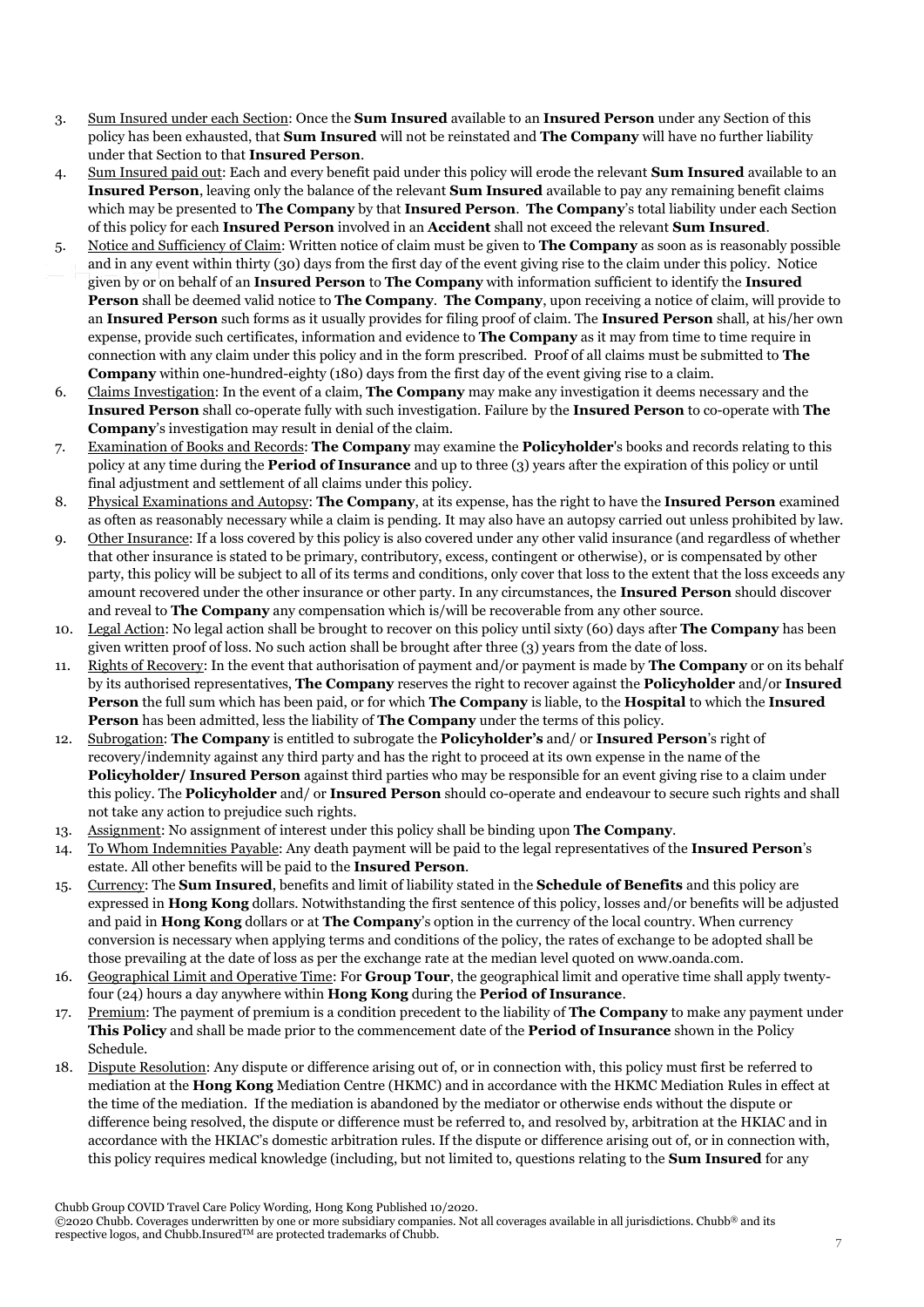medical service or an operation not listed in the **Schedule of Benefits**) the mediator or arbitrator may, in **The Company**'s reasonable discretion, be a registered medical practitioner or a consultant specialist, surgeon, or **Physician**. If **The Company** refuses to pay any claim under this policy and a dispute or difference arising from that refusal is not referred to mediation and, if necessary, arbitration, within twelve (12) months from the date of refusal, any claim against **The Company** arising from that dispute or difference will be barred.

- 19. Fraud or Mis-statement: Any false statement made by the **Policyholder** or an **Insured Person** or concerning any claim shall result in **The Company** having the right to void this policy or repudiate liability under it.
- 20. Jurisdiction: This policy shall be governed and construed in accordance with the laws of **Hong Kong**. Subject to General Condition 18, any dispute under this policy shall be settled in accordance with the laws of **Hong Kong**.
- 21. Clerical Error: Clerical errors by **The Company** shall not invalidate insurance otherwise valid nor continue insurance otherwise not valid.
- 22. Breach of Conditions: If the **Policyholder** and/or **Insured Person** is in breach of any of the conditions or provisions of the policy (including a claims condition), we may decline to pay a claim, to the extent permitted by law.
- 23. Sanctions Exclusions: This insurance does not apply to the extent that trade or economic sanctions or other laws or regulations prohibit us from providing insurance, including, but not limited to, the payment of claims. All other terms and conditions of the policy remain unchanged.

Chubb Insurance Hong Kong Limited is a subsidiary/branch of a US company and Chubb Limited, a NYSE listed company. Consequently, Chubb Insurance Hong Kong Limited is subject to certain US laws and regulations in addition to EU, UN and **Hong Kong** sanctions restrictions which may prohibit it from providing cover or paying claims to certain individuals or entities or insuring certain types of activities related to certain countries such as Cuba.

- 24. Third Party Rights: Any person or entity who is not a party to this policy shall have no rights under the Contracts (Rights of Third Parties) Ordinance (Cap 623 of the Laws of **Hong Kong**) to enforce any terms of this policy.
- 25. Renewal: Subject to the terms and conditions of this policy, this policy may be renewed by either party for further three (3) consecutive months by advance premium payment prior to the expiration of the **Period of Insurance** at **The Company**'s premium rate in force at the time of such renewal. **The Company** reserve the right to decline the renewal, or to amend the premium rate, coverage, terms and conditions of this policy during the **Period of Insurance** according to clause 26 "Review of Products and Pricing" and clause 27 "Termination of Policy". In considering whether a renewal will be granted, **The Company** may request the **Policyholder** to supply relevant information to consider necessary to reach a decision**. The Company's** acceptance of the agreed premium shall constitute its consent to renewal. Unless renewed as herein provided, this policy shall terminate at the expiration of the period for which premium has been paid.
- 26. Review of Products and Pricing: **The Company** reserve the right to amend, in **The Company's** reasonable sole discretion, contents and terms of this policy, including but not limited to, the benefits, benefit levels and premium by giving thirty (30) days prior notice to the **Policyholder**.
- 27. Termination of Policy: **The Company** may terminate this policy at any time during the **Period of Insurance** by giving thirty (30) days prior notice in writing to the last known address of the **Policyholer** or its insurance broker. In the event of such termination, **The Company** will return promptly the pro-rata unearned premium to **The Company**. However, no notice of termination is required from **The Company** in the event of the occurrence of one or more of the following and this policy shall be automatically terminated forthwith:
	- (a) non-payment of any premium;
	- (b) conviction of a crime arising out of acts increasing the hazards insured against;
	- (c) fraud or material misrepresentation on the part of the **Policyholder**, the **Insured Person** or its insurance broker;
	- (d) willful or reckless acts or omissions on the part of the **Policyholder**, the **Insured Person** or its insurance broker increasing the hazards insured against.

The **Policyholder** may cancel this policy by giving **The Company** not less than thirty (30) days prior written notice. Upon termination by the **Policyholder**, **The Company** will refund the unearned premium to the **Policyholder**. The customary minimum premium is non-refundable.

©2020 Chubb. Coverages underwritten by one or more subsidiary companies. Not all coverages available in all jurisdictions. Chubb® and its respective logos, and Chubb.InsuredTM are protected trademarks of Chubb. <sup>8</sup>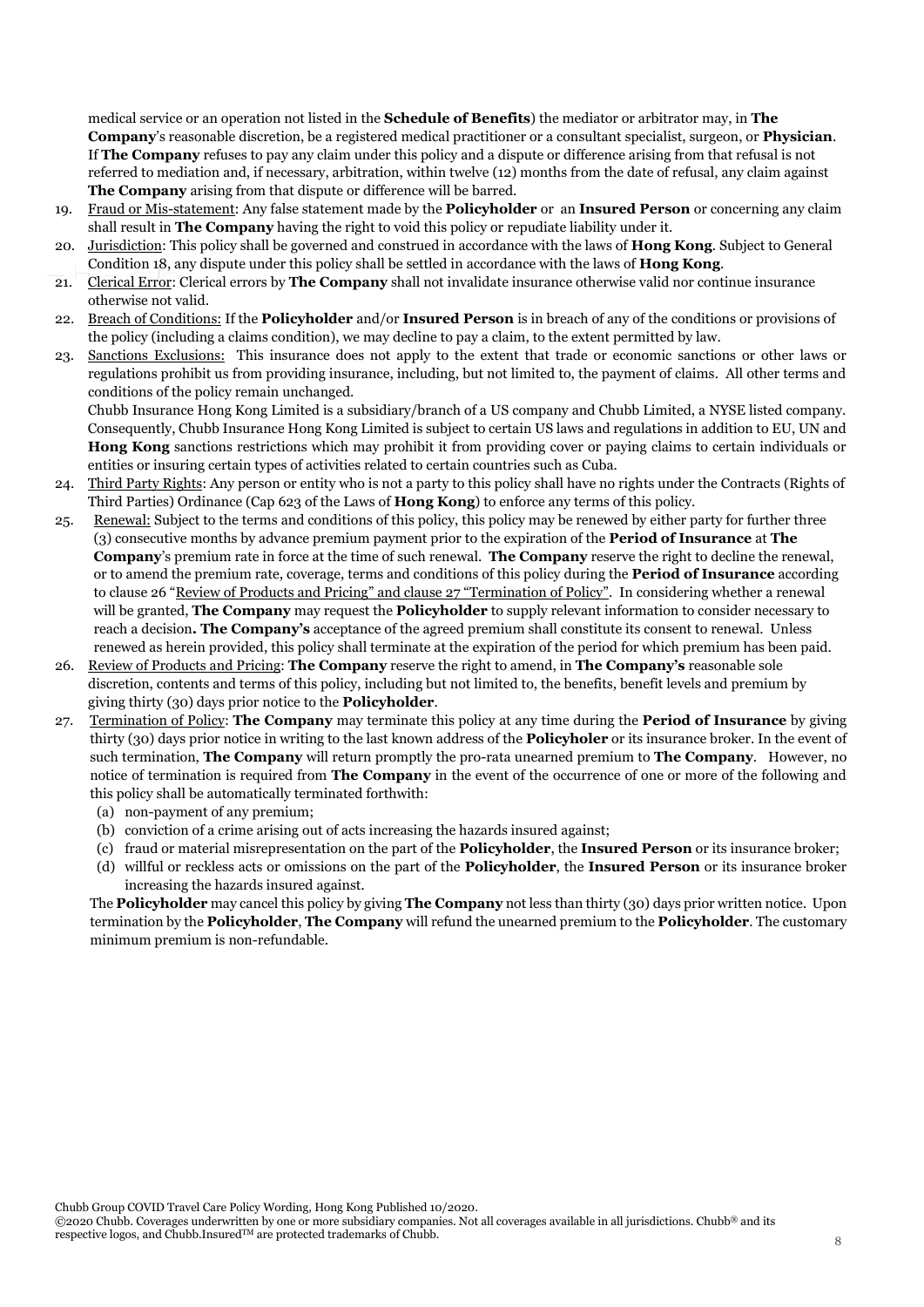# <span id="page-9-0"></span>Part V – How to Make a Claim

**The claimant should submit a claim within thirty (30) days of the event taking place to Chubb Claim Centre** (**[www.chubbclaims.com.hk](http://www.chubbclaims.com.hk/)**)**. You can simply scan the below QR code to access the Chubb Claim Centre on your smartphone or tablet**.



Alternatively, you can complete a claim form and submit together with the travel documents and the following documents as appropriate to Chubb Insurance Hong Kong Limited within thirty (30) days of the event taking place. Please call 3191 6611 for further assistance.

\* For English submission only.

### **Personal Accident Cover**

- Medical report or certificate issued by a **Physician** certifying the degree or severity of disability;
- Police report, where relevant.

### **Accidental Death**

- Death certificate;
- Coroner's report;
- Police report, where relevant:
- In the event of a disappearance, presumption of death as proclaimed by court.

### **Medical Expenses**

- Diagnosis and treatment, including patient name and date of diagnosis, certified by a **Physician**;
- Original medical receipt with itemised list issued;

### **Personal Liability**

- Statement on the nature and circumstances of the incident or event (No admission of liability or settlement can be made or agreed upon without our written consent);
- All associated documentation received in connection with the incident or event (including copies of summons, all court documents, solicitors' and other legal correspondence).

**These are some of the required documents for claims. The Company reserves the right to request the Insured Person to provide any other information or documents which are not specified above, if necessary**.

Chubb Group COVID Travel Care Policy Wording, Hong Kong Published 10/2020.

©2020 Chubb. Coverages underwritten by one or more subsidiary companies. Not all coverages available in all jurisdictions. Chubb® and its respective logos, and Chubb.Insured<sup>TM</sup> are protected trademarks of Chubb.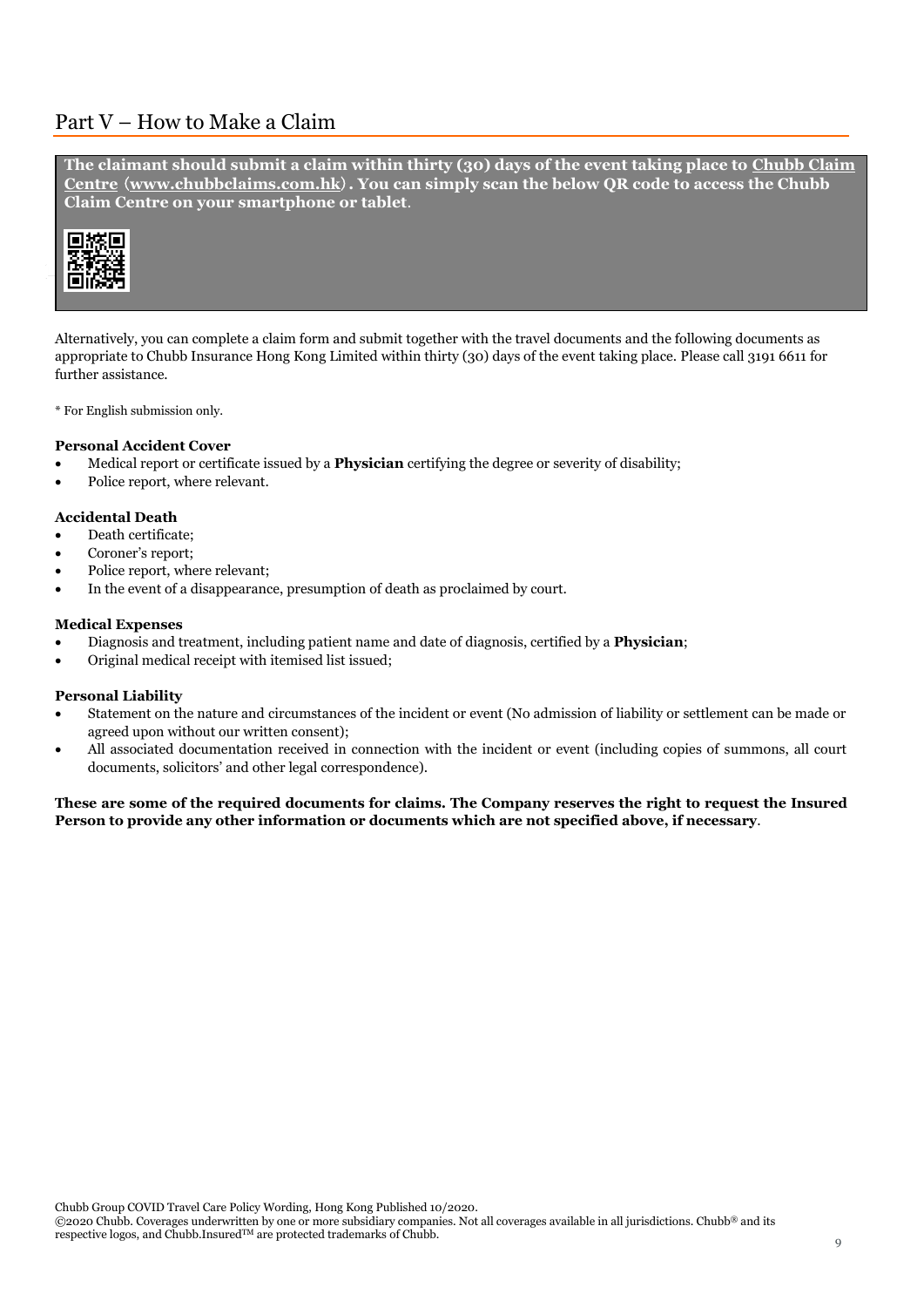<span id="page-10-0"></span>**The Company** ("**We/Us/Our**") want to ensure that **Our Insured Persons** ("**You/Your**") are confident that any personal data collected by **Us** is treated with the appropriate degree of confidentiality and privacy.

This Personal Information Collection Statement sets out the purposes for which **We** collect and use personally identifiable information provided by **You** ("**Personal Data**"), the circumstances when **Personal Data** may be disclosed and information regarding **Your** rights to request access to and correction of **Personal Data**.

# **a. Purposes of Collection of Personal Data**

**We** will collect and use **Personal Data** for the purposes of providing competitive insurance products and services to **You**, including considering Your application(s) for any new insurance policies and administering policies to be taken out with **Us**, arranging the cover and administering and managing **Your** and **Our** rights and obligations in relation to such cover. **We** also collect the **Personal Data** to be able to develop and identify products and services that may interest **You**, to conduct market or customer satisfaction research, and to develop, establish and administer alliances and other arrangements with other organisations in relation to the promotion, administration and use of **Our** respective products and services. **We** may also use your **Personal Data** in other ways with your consent.

# **b. Direct marketing**

Only with **Your** consent, **We** may also use **Your** contact, demographic, policy and payment details to contact **You** with marketing information regarding **Our** insurance products by mail, email, phone or SMS.

# **c. Transfer of Personal Data**

**Personal Data** will be kept confidential and **We** will not sell **Your Personal Data** to any third party. **We** limit the disclosure of **Your Personal Data** but, subject to the provisions of any applicable law, **Your Personal Data** may be disclosed to:

- (i) third parties who assist **Us** to achieve the purposes set out in paragraphs a and b above. For example, **We** provide it to **Our** relevant staff and contractors, agents and others involved in the above purposes such as data processors, professional advisers, loss adjudicators and claims investigators, doctors and other medical service providers, emergency assistance providers, insurance reference bureaus or credit reference bureaus, government agencies, reinsurers and reinsurance brokers (which may include third parties located outside Hong Kong);
- (ii) **Our** parent and affiliated companies, or any company within the Chubb local and outside Hong Kong;
- (iii) the insurance intermediary through which **You** accessed the system;
- (iv) provided to others for the purposes of public safety and law enforcement; and
- (v) other third parties with your consent.

With regard to the above transfers of **Personal Data**, where applicable, **You** consent to the transfer of **Your Personal Data** outside of Hong Kong.

### **d. Access and correction of Personal Data**

Under the **Personal Data** (Privacy) Ordinance ("PDPO"), **You** have the right to request access to and correction of **Personal Data** held by **Us** about **You** and **We** will grant **You** access to and correct **Your Personal Data** as requested by **You** unless there is an applicable exemption under the PDPO under which **We** may refuse to do so. **You** may also request **Us** to inform **You** of the type of **Personal Data** held by **Us** about **You**.

Requests for access or correction of **Personal Data** should be addressed in writing to:

Chubb Data Privacy Officer 39/F, One Taikoo Place, 979 King's Road, Quarry Bay, Hong Kong O +852 3191 6222 F +852 2519 3233 E Privacy.HK@chubb.com

**Your** request to obtain access or correction will be considered within forty (40) days of **Our** receipt of **Your** request. **We** will not charge **You** for lodging a request for access to **Your Personal Data** and if **We** levy any charges for providing information, such charges will not be excessive. No fee is charged for data correction requests.

<sup>©2020</sup> Chubb. Coverages underwritten by one or more subsidiary companies. Not all coverages available in all jurisdictions. Chubb® and its respective logos, and Chubb.Insured<sup>TM</sup> are protected trademarks of Chubb.